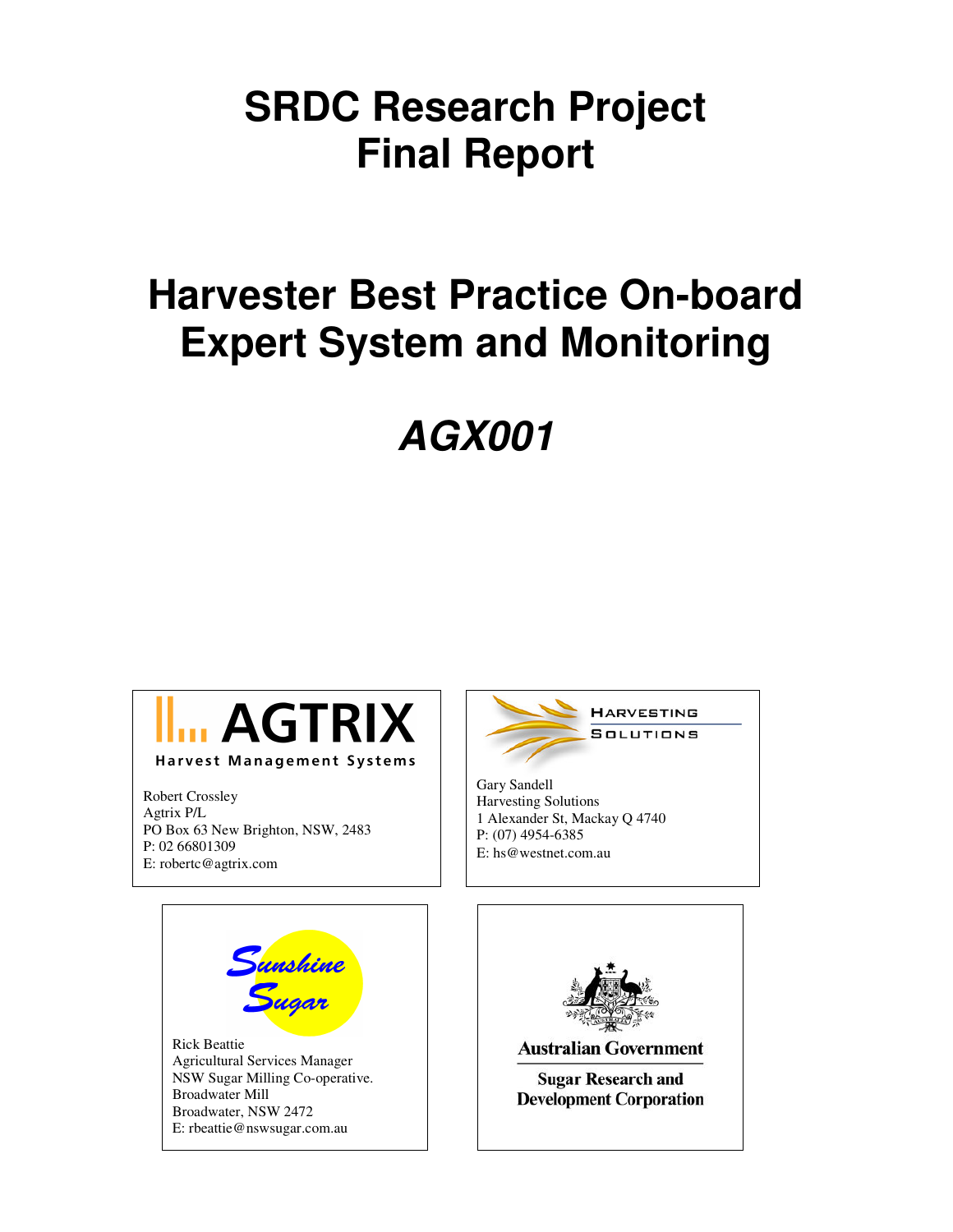### **Acknowledgements**

The project team wish to acknowledge the participation of the harvesting groups and operators that participated in the surveys used in this project from the NSW and Mackay regions. We hope the work done to date will be of some benefit to you in the future.

**Disclaimer**



**Sugar Research and Development Corporation**  The project participant/s wish to acknowledge receipt of project funding from the Australian Government and the Australian Sugarcane Industry as provided by the Sugar Research and Development Corporation.



The Research Organisation is not a partner, joint venturer, employee or agent of SRDC and has no authority to legally bind SRDC, in any publication of substantive details or results of this Project.

**Australian Government Sugar Research and Development Corporation**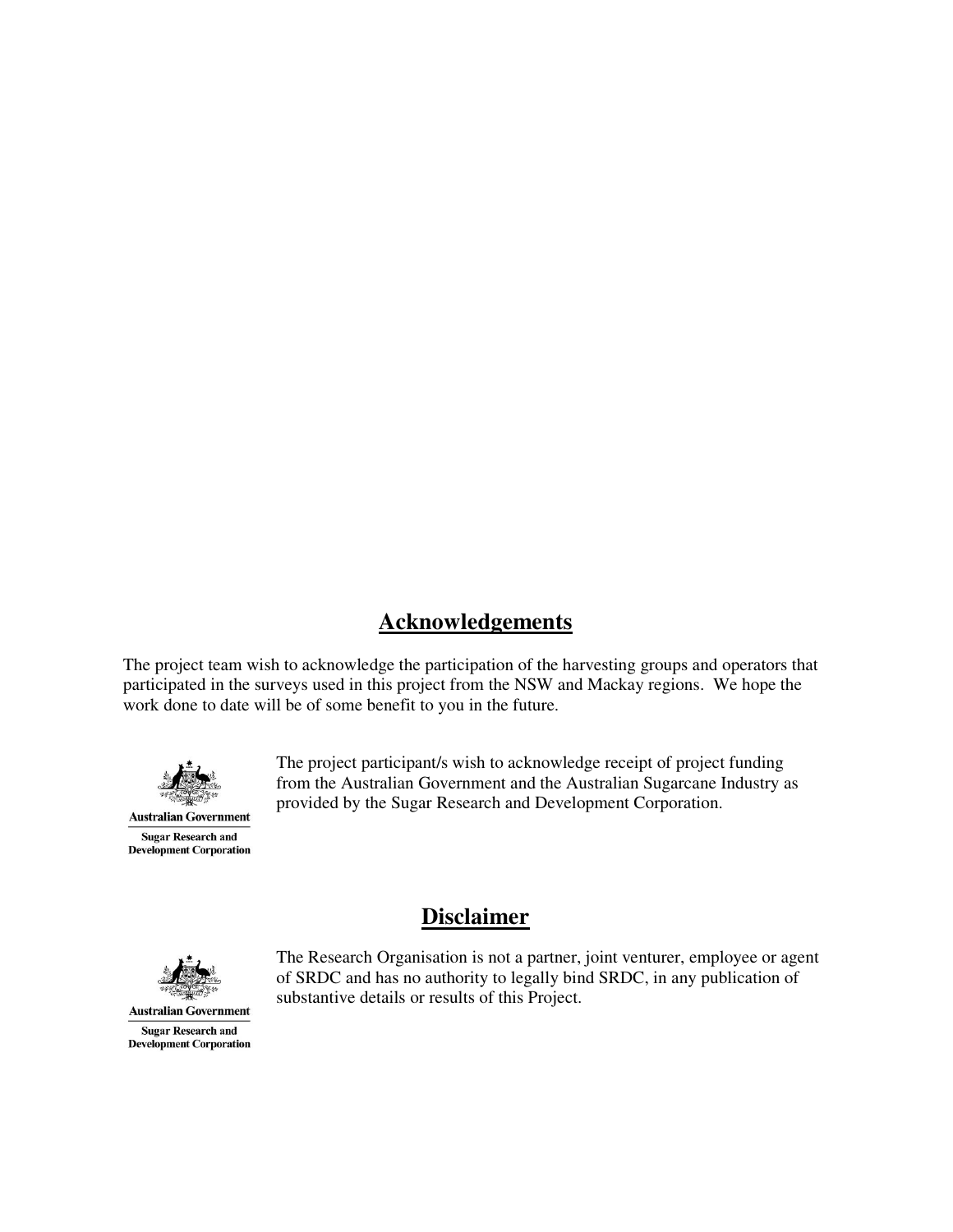#### **Executive Summary:**

Cane losses through harvesters operating outside Harvest Best Practice (HBP) are a major cost to the sugar industry. Where they exist, current information systems provide feedback to the operator only after the cane has been crushed at the mill. By that time, the harvesting is finished and the losses already made.

The project was aimed at developing an on-board computer system to assist operators to interpret HBP and monitor the operation to provide feedback while harvesting. The system was also intended to be able to relay the data to a central repository that could be used to distribute objective reports on operators performance with respect to HBP. This would allow contractors and growers to use this objective information as key performance indicators when negotiating harvest contracts.

The project was to use semi-structure interviews, group discussions and other methods with project participants – harvester operators, harvester owners, growers and millers - to define reporting requirements and gauge the systems impact on not only harvest best practice in the field, but also awareness of the factors that contribute to this.

However, the project was suspended by agreement with all parties in April 2008 due to 2 main factors:

- 1. Long delays were experienced in 2006 and 2007 as Telstra's announcement of the CDMA mobile network closure immediately caused key hardware components to be unavailable. Considerable amounts of time were spent in this period looking for alternatives, but none were found to be really suitable to the industry requirements. Continued difficulties in this area meant that delivering a suitable platform for this project was still in doubt for the 2008 season.
- 2. Various collaborators had either left the industry, had moved to whole-of-crop harvesting (thus not worrying about cane loss) or had simply refocussed their attention to other areas. This meant that there simply was not the level of enthusiasm for the project in the industry to justify the intensive research effort that was required for delivering this product in the still evolving mobile technology based on Telstra's Next G network.

The key learning outcome from this project was how vulnerable projects like this are to the underlying hardware availability, and this may be influenced by factors outside the projects control. Software development projects tend to be based on the assumption that appropriate hardware will be available, and this was the case at the commencement of the project.

However, this changed very quickly when Telstra announced the cessation of the CDMA network, and hardware suppliers were very quick in their response to terminate the production of key components. It was a long time before any alternatives were available. At the time of this report, there are still no reasonably priced alternatives on the market for a harvester environment that were acceptable to the industry.

The lack of suitable hardware has created a barrier to the adoption of this technology and thus diminished the enthusiasm for solutions based on this technology.

The current interest in telemetry systems to remove the need for paper based ticketing (eg. Tablelands, NSW Sugar, Mackay Sugar, Isis Sugar) will potentially deliver the appropriate hardware into harvesters to run the types of systems proposed for this project. Once this technology becomes more readily available and accepted, we believe that the industry will again look at opportunities made available through this technology.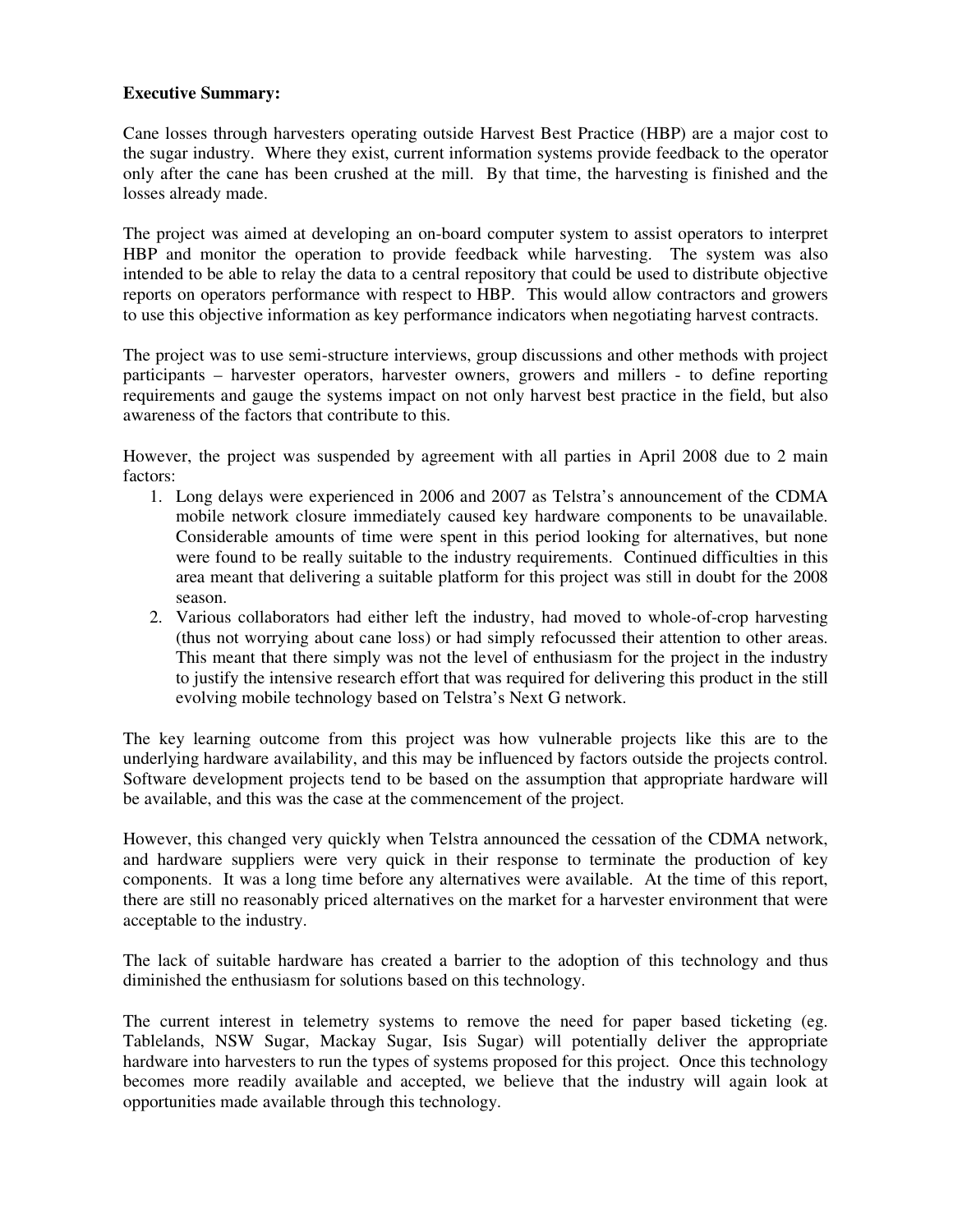#### **Background:**

Cane losses through harvesters operating outside Harvest Best Practice (HBP) are a major cost to the industry. Current information systems provide feedback to the operator only after the cane has been crushed at the mill. By the time this information is conveyed back to the operator, the harvesting is finished and the losses made.

A number of data logging systems are being developed in the industry to monitor harvester performance. These data can be used to infer if an operator is working within HBP, but by the time this information is conveyed back to the operator, the harvesting is finished and the losses made.

This project set out to develop an on-board computer system integrated with developing telemetry equipment that can assist operators to interpret HBP and monitor the operation to provide feedback while harvesting. This system would warn operators if they were working outside of accepted guidelines, and would improve the operator's ability to work within those guidelines.

It was intended that the data would also provide objective reports on operator performance with respect to HBP, allowing it to be incorporated into harvesting Contracts.

The project was to develop technology to provide real-time interpretation of harvester operational parameters to the harvester operator. This technology would be made available to collaborating harvesting groups involved in a number of best practice projects.

Success of the system to improve compliance with HBP was to be assessed through a staged implementation of the system. Harvesters were being fitted with the required sensors and data loggers to record operational parameters. In the first stage, feedback would be provided back to harvesters and owners as a daily report, to demonstrate the system. The report was to contain a range of parameters known to describe HBP; fan speed and elevator pour rate.

A co-operative process was to be used to move to the final stage of development. The project planned to use semi-structure interviews, group discussions and other methods with project participants – harvester operators, harvester owners, growers and millers - to define reporting requirements. In the final phase the expert system was to be promoted to a wider audience to set the stage for a launch to the industry as a whole.

The project was to integrate with existing extension programs for improving harvester performance/ reducing costs in the northern NSW, CSR (Burdekin) and Mackay regions. These projects have established networks of collaborating harvesters and growers who are receptive to the technology, and programs to extend this type of technology to other parties.

The software was to be developed on the same operating system as the display units used for telemetry by NSW Sugar and Mackay Sugar, and the software was planned to be easily distributed through the existing and increasing on-board hardware fleet for no extra hardware cost. Other mills are currently investigating these systems for their monitoring their harvesting operations.

#### **Objectives:**

The project sought to achieve improvements in cane quality and reductions in cane loss by equipping harvester operators with a meaningful, real-time display of their performance against Harvest Best Practice (HBP) guidelines. This was to be achieved using an on-board expert system to assess, record and display HBP performance in real-time by linking to harvester tracking hardware (already in use in the industry).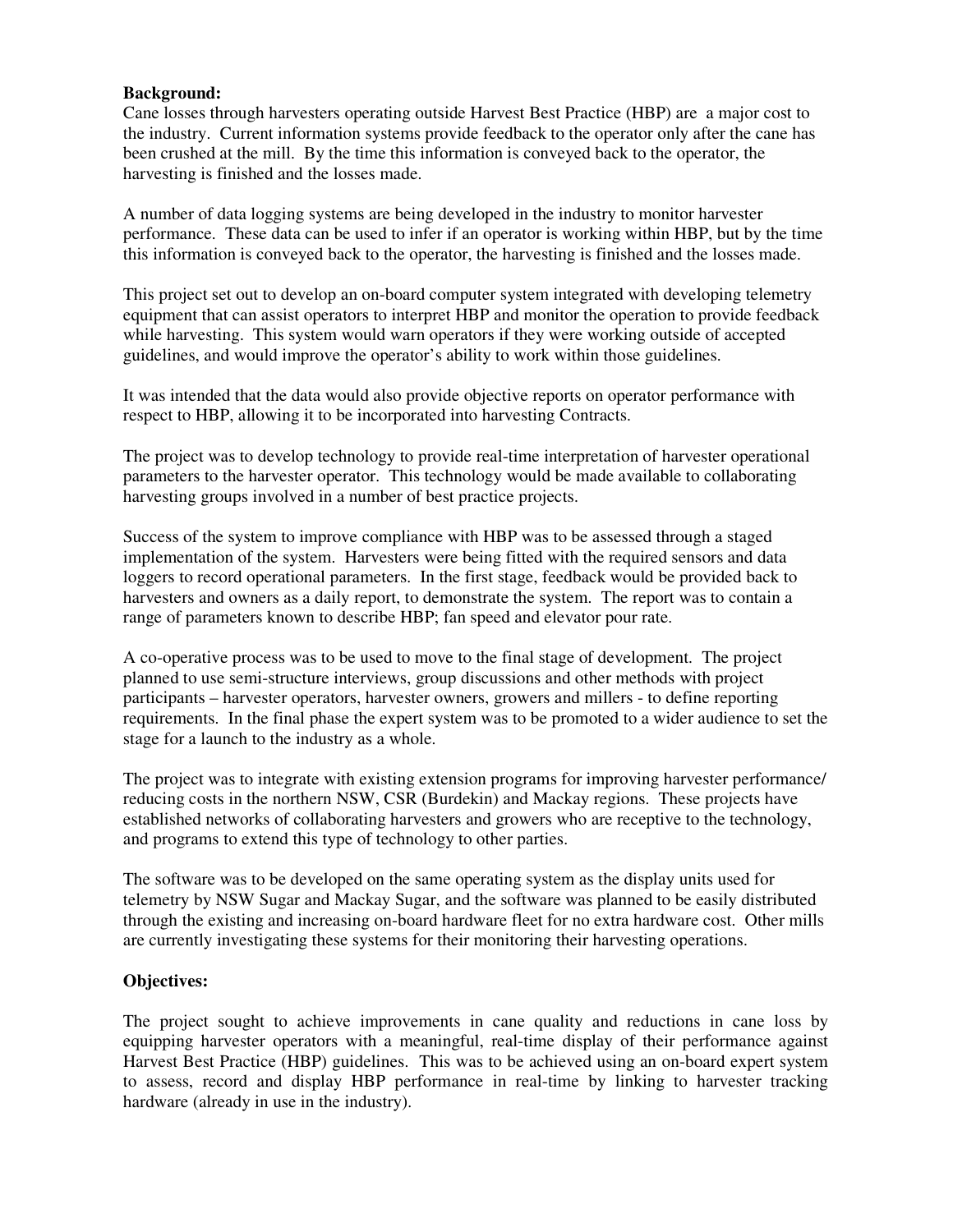Specifically, the project objectives were to:

- 1. Provide an objective way to monitor and report on operator compliance to HBP, and provide those reports to both the growers and harvester contractors in a timely manner so that they may be used as key performance indicators in harvester contracts.
- 2. Educate harvester operators about what is expected in different circumstances to comply with HBP through tailored advice delivered when required.
- 3. Assess the sociological aspects that will influence the general adoption of this technology, and identify strategies to address any impediments to its wide-spread adoption.

Initial surveys suggested that this project could either deliver or be used as a basis for discussion for improving HBP and the general knowledge of the factors influencing it. The lack of field trials of the final system meant that such outcomes could not be assessed.

#### **Methodology:**

The project's objectives were to develop a prototype of the concept application and involve users to guide the development throughout the process (agile development methodology). The development process undertaken was to:

- 1. Develop a prototype of an expert system to interpret harvester performance in terms of Harvest Best Practice (HBP) and display this to an operator in real-time. This was used to demonstrate the concept to a reference group of harvester operators, growers and contractors.
- 2. Undertake a baseline study of this group to provide feedback on the design of the system and knowledge of HBP.
- 3. Install the systems in operating harvesters for a small group of collaborators and monitor changes in their operations as a result of the system operation and reporting
- 4. Make changes based on feedback and extend its use to more harvesters and other regions and monitor changes in their operations as a result of the system operation and reporting.

Quantitative assessment of this technology to change behaviour was to be interpreted from data on HBP compliance at 3 stages:

- 1. When the logging equipment is fitted but before any feedback is given to the operator on performance.
- 2. After logging equipment is fitted and performance is analysed and reported back to the operator
- 3. After real-time feedback is given to the operator through the on-board expert system

Structured interviews at these three stages were to be used to qualitatively assess the knowledge of the operators and the educational value of the logging devices/ expert system. Structured interviews were to be done with harvester contractors and growers before and after using the system to understand expectations and their intentions. These interviews as well as focus group discussions were to be used to determine how this technology can be applied and the types of issues that may restrain this technology from being adopted widely.

The outcomes of this project were to be evaluated by:

- 1. How well the recommendations provided by the system mimic recommendations given by an expert in HBP
- 2. Improved compliance with HBP when these systems have been used, monitored and measured objectively using logging devices.
- 3. Improved understanding of the requirements of HBP by operators as a result of using the system.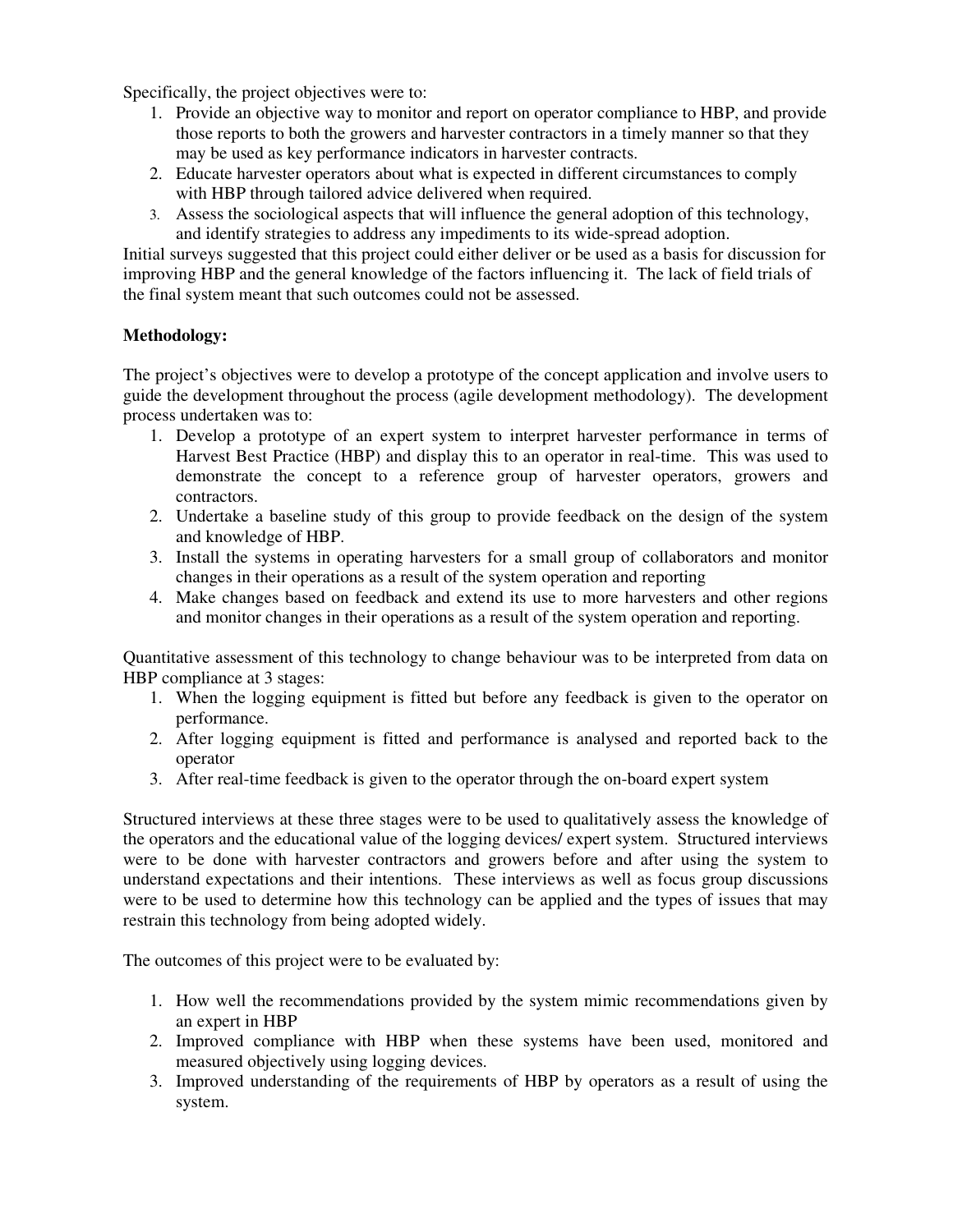4. An acceptance of the technology by the harvesters, operators and growers that it fulfils a need and will be used in their operations in the future.

5.

#### **Outputs:**

The projects initial milestones were aimed at the development of a knowledge survey to benchmark any change in understanding of factors relating to harvest best practice as a result of using the system. This was presented in the Milestone 2 report.

Subsequent to this phase, the project focussed on solving the technical issues facing it to deliver an on-board system as was proposed. This work was in two areas, the architecture of on-board systems that can overlay various logging hardware installed on harvesters, and the communications between the on-board systems and a central server, and the requirements for hardware.

The concept adopted was to provide a programming environment that the expert system would:

- provide feedback on a number of different sensors to the operator
- be one of a number of applications that use the communications link
- be able to operate alongside telemetry for consignment and other applications (eg. Shirt)
- be able to sending performance data back to a central base so reports can be generated for harvester managers and growers

Figure 1 shows the adopted architecture that allowed for the option of using different loggers and communications channels.



**Figure 1 Overview of the architecture of the Expert System** 

Considerable work was undertaken in trying to source appropriate hardware to run in harvesters that could communicate back to mill over mobile network. This system needed to be able to work on hardware that

- Was suited to the harsh conditions in a harvester,
- Had a large Touch Screen display
- Was programmable,
- Had serial connections to be able to transfer data from other devices.
- Was able to communicate using mobile technology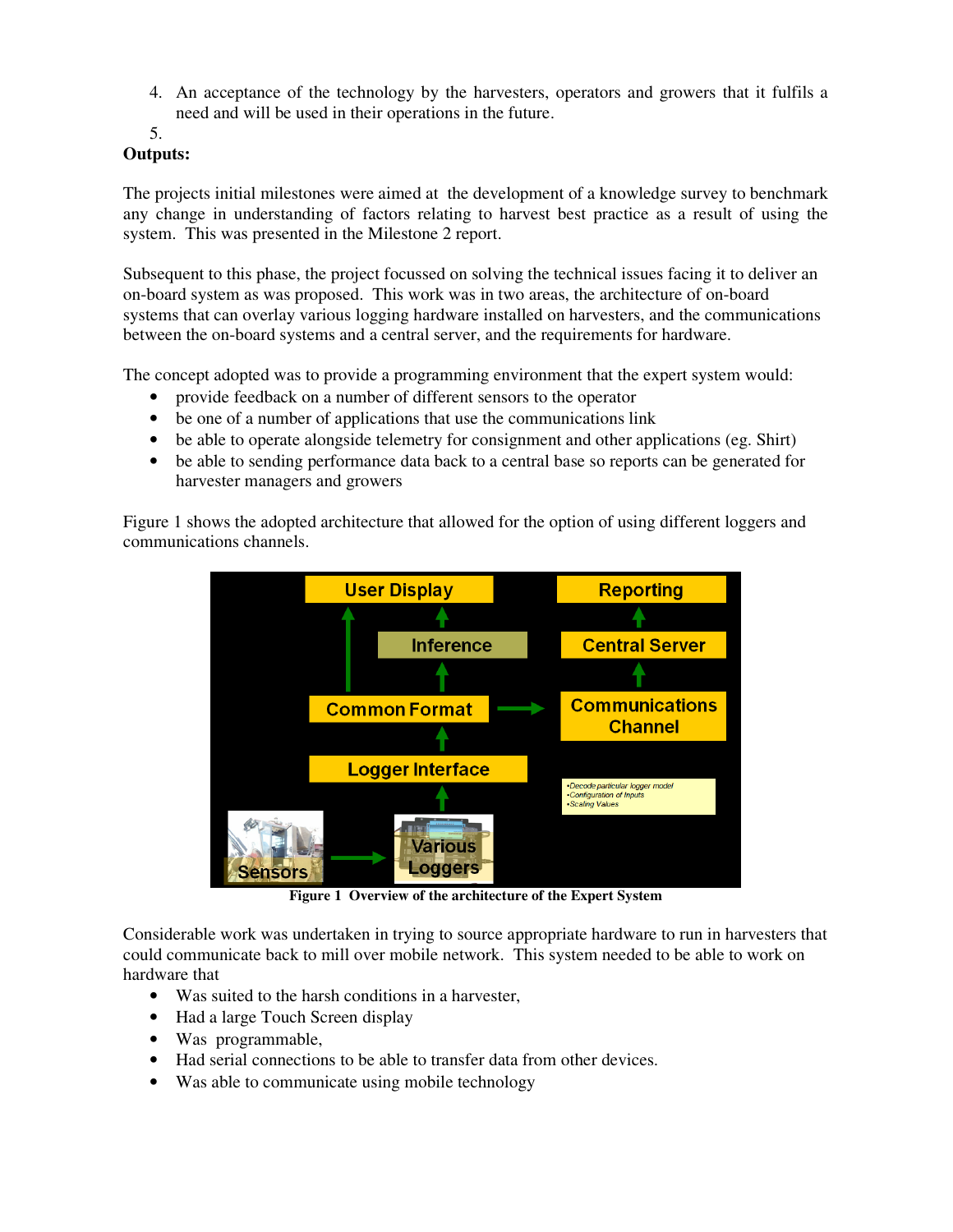The project initially identified the Advantech MPC-100e as a likely contender for the hardware platform, with its main limitation being its operating system (WinCE 4.2). However, this hardware was phased out in 2006. We had bought the last 7 units in Australia for telemetry in the Tablelands Mill. We also sourced the last CDMA modems that were available for these units (they had only one serial port and we needed to use PCMIA for the Modem).

The project then spent a lot of effort in searching for other appropriate hardware. Telstra's announcement that CDMA was to be phased out and replaced by Next G in country areas caused an immediate stop to hardware production that supported the CDMA network. When they finally became available, modems that could operate on the Next G network only had serial port connections – which then imposed restrictions on the computer hardware as they needed 2 serial port connections (one was used to connect to the loggers). Further issues were encountered when we tried to continue to use the CDMA network, as the second-in-charge of Telstra had to personally sign off on any new connections.

All of these issues necessarily diverted resources away from what should have been a straight forward task of implementing the expert system in harvesters for a pilot study.



**Figure 2 Work bench used to test hardware/ software options.**  –

The lack of any readily available options for this solution that were available to the industry meant that the project could not confidently deliver a solution for the 2008 season. Over the period of lack of progress with the project due to the hardware issues, various collaborators had either left the industry, had moved to whole cane harvesting (thus not worrying about cane loss) or had simply refocussed their attention to other areas.

This meant that there simply was not the level of enthusiasm for the project in the industry to justify the intensive research effort that was required for delivering this product in the still evolving mobile technology based on Telstra's Next G network.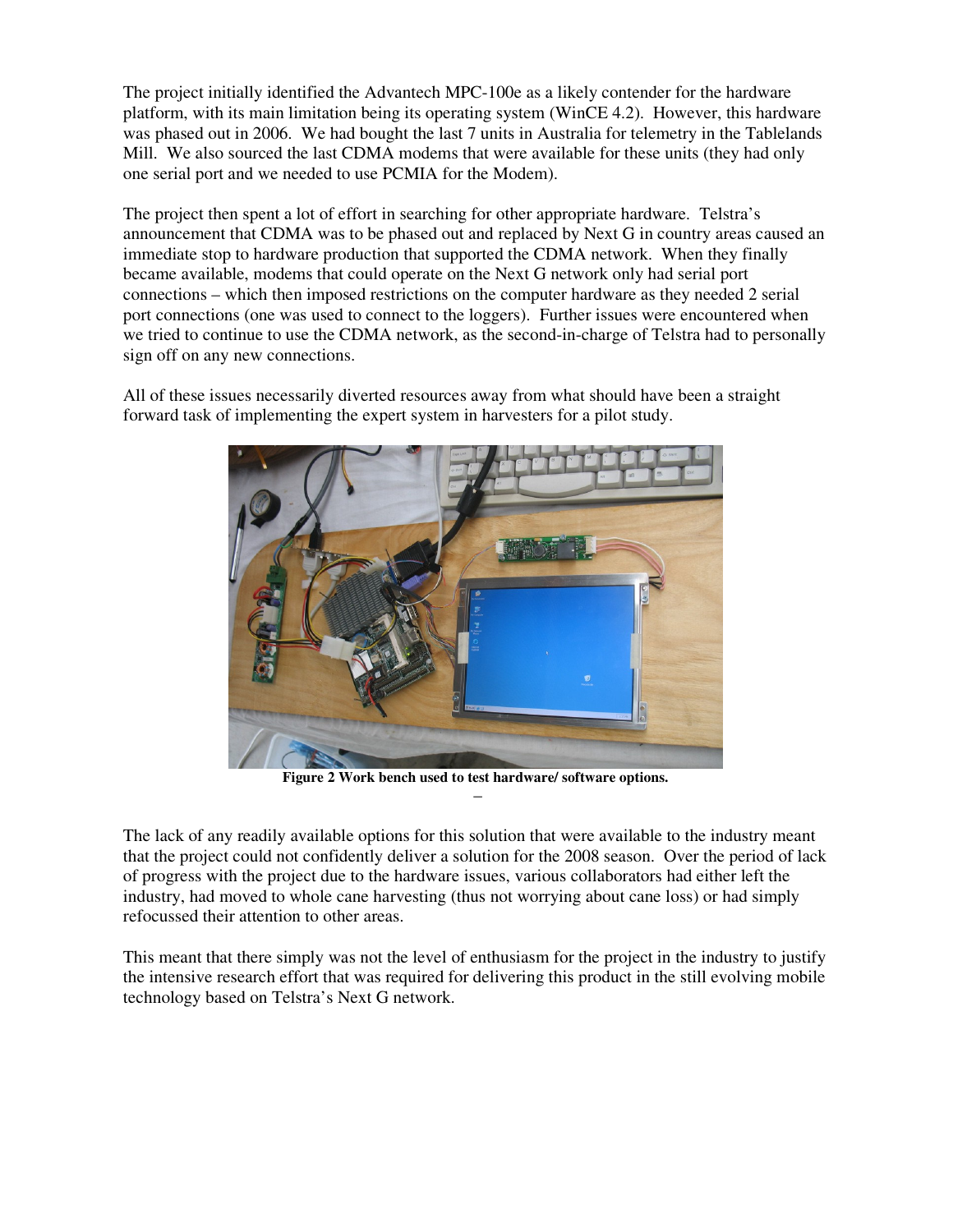#### **Intellectual Property and Confidentiality:**

No patents were taken. Interpretation of harvest losses were to be based on published material. Some of the modules for communicating with hardware are owned by commercial organisations supplying hardware or software, and were to be supplied under licence. There was no software developed past prototype phase in the project.

#### **Environmental and Social Impacts:**

It was expected that the successful implementation of this project would help operators be more aware of the factors involved in HBP, particularly during the harvest operation.

The development of an objective measure of HBP may provide a opportunity that HBP could have been incorporated as a key performance indicator in harvest contracts.

#### **Expected Outcomes:**

The lack of available hardware platforms that could meet the requirements for this system using the Next G mobile technology meant that no field trials were undertaken. However, the original objectives for the project still are valid.

We expect that appropriate hardware for this sort of system will become available in the next year (2008), and this or similar projects may be revisited once this technology is more available. The original objectives were to:

- 1. Provide a critical measurement and feedback component to help harvester operators achieve HBP. Adoption of HBP was conservatively expected to increase yields in the industry 2- 5%, (27 to 70 million dollars based on 2002 values).
- 2. Provide an objective measure that could enable HBP performance to be monitored and incorporated into harvesting contracts, and be used to negotiate more performance based harvesting contracts. This would facilitate adoption of more efficient paddock layouts to further reduce harvesting costs.
- 3. Educate harvester operators in HBP parameters under different field conditions.
- 4. Enhance knowledge of programming for on-board computers that are capable of communicating with the mills, and open up a number of possible applications of this technology.

This project was terminated before any field trials were conducted, thus the impacts of this project could not be determined.

#### **Future Research Needs:**

It is almost certain that hardware that would satisfy the needs of this project will be developed due to commercial motives in the near future. Adoption of this technology will require some critical applications to be developed using such hardware rather than "nice-to-have". Examples of such applications are the paperless consignment systems that are in trial at Tablelands Mill and in development at NSW, Mackay and Isis Mills, or information systems such as SHIRT (Clarence River Harvesting Co-Op), which use these types of field devices for production applications, yet have spare capacity for other applications.

#### **Recommendations:**

The concept (that this project was based on) of real-time performance monitoring and feedback, should be revisited when the hardware required to support such systems is more available and less subject to current changes in communication technology.